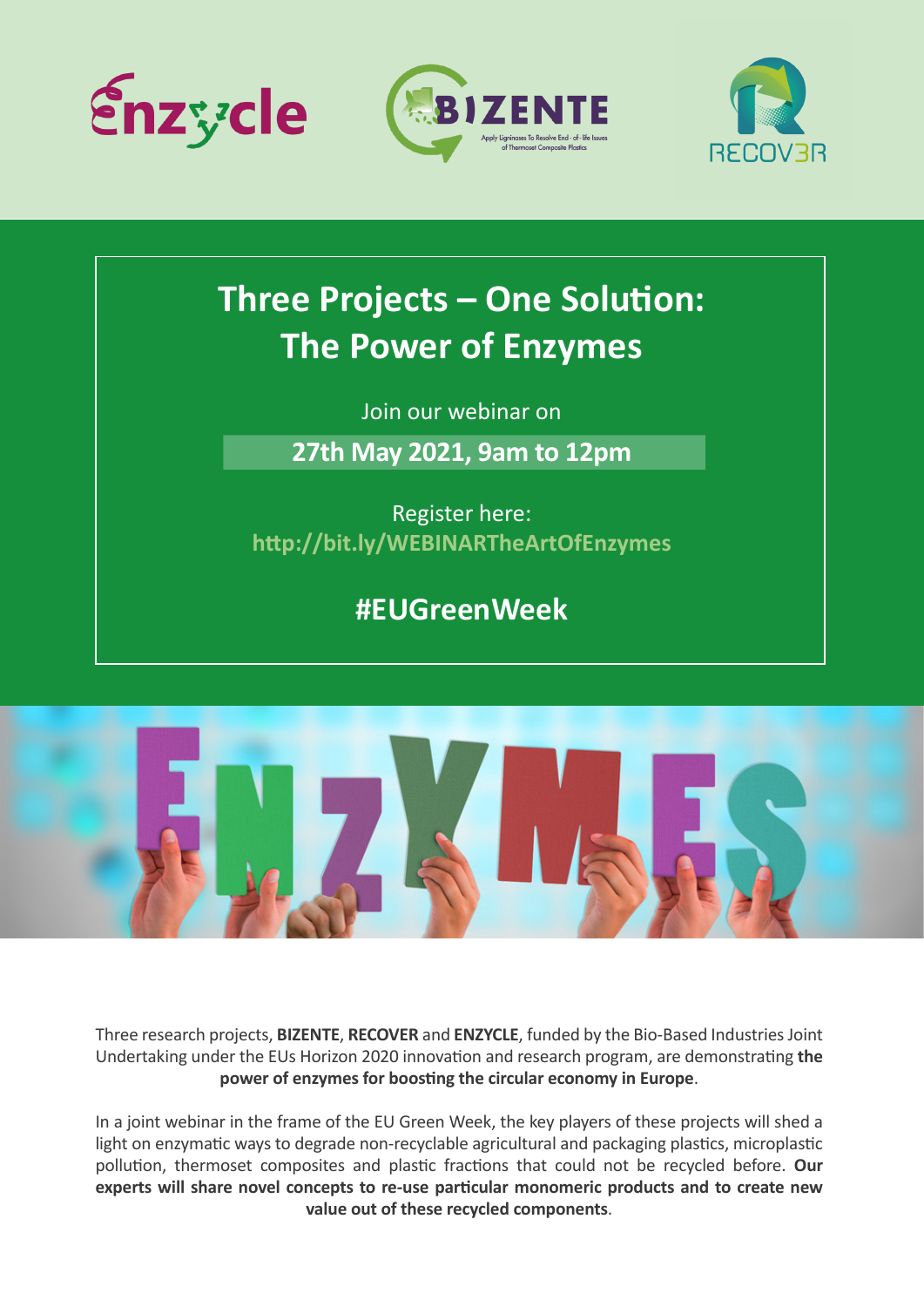- To show how enzymatic recycling can complement mechanical and chemical processes by degrading materials that cannot be completely degraded through these processes.
- To explain how enzymatic recycling is not only technically feasible but also cost-efficient.
- To demonstrate how new enzymatic processes can be applied at an industrial level to boost the transition to the circular economy.

## **Objectives: Target audience:**

- Industrial end-users from different sectors (packaging, agriculture, wastewater treatment, construction, aeronautic).
- Waste managers and recyclers.
- Scientists specialised in biotechnology treatments.
- Technology providers.

## **Why should you join this webinar?**

Scientists, technology providers or industrial end-users from different industry sectors (packaging, agriculture, wastewater treatment, waste managers, recyclers, chemical industry, construction, aeronautic, etc.) will find a joint platform to discuss urgent demands and burning questions in this field of circular **economy and zero pollution**. We cordially invite exploiters, decision makers and potential technology users from industry and academia to join our **virtual event and to discuss application fields and perspectives!**.

|  | <b>TIME</b>                                                                 | <b>SPEAKER</b>                                                                                                                              | <b>TOPIC</b>                                                                                                                                          |  |  |
|--|-----------------------------------------------------------------------------|---------------------------------------------------------------------------------------------------------------------------------------------|-------------------------------------------------------------------------------------------------------------------------------------------------------|--|--|
|  | 9:00                                                                        | <b>Antonella Canalis (Project</b><br>Officer, BBI-JU)                                                                                       | Welcome address. Challenge and Mission. How these 3<br>projects can meet the challenge                                                                |  |  |
|  | Microbial enzymes for treatment of non-recycled plastic fractions - ENZYCLE |                                                                                                                                             |                                                                                                                                                       |  |  |
|  | 9:15                                                                        | Licinio Díaz (ITENE,<br><b>Coordinator of ENZYCLE)</b>                                                                                      | <b>ENZYCLE</b> at a glance                                                                                                                            |  |  |
|  |                                                                             | <b>Christian Sonnendecker</b><br>(University of Leipzig)                                                                                    | Strategies to identify appropriate enzymes for degrading<br>plastic fractions                                                                         |  |  |
|  |                                                                             | Jesper van Berkel (Indorama)                                                                                                                | Suitability of the ENZYCLE technology for re-<br>polymerization from industrial perspective                                                           |  |  |
|  |                                                                             |                                                                                                                                             | Applying ligninases to resolve end-of-life issues of thermoset composite plastics - BIZENTE                                                           |  |  |
|  |                                                                             | Marta Redrado (AITIIP,<br><b>Coordinator of BIZENTE)</b>                                                                                    | BIZENTE at a glance                                                                                                                                   |  |  |
|  |                                                                             | <b>Julio Vidal (AITIIP)</b>                                                                                                                 | What is a thermoset composite material?                                                                                                               |  |  |
|  | 9:45                                                                        | Javier Viña (Evoenzyme)<br><b>Alain Graillot (Specific</b><br>Polymers)<br><b>Frank Hollmann (Delft</b><br><b>University of Technology)</b> | The methodology of the BIZENTE process:<br><b>Enzyme mutations</b><br>٠<br>Resins chemical modification<br>$\bullet$<br>Enzymatic degradation process |  |  |
|  |                                                                             | <b>Marta Redrado (AITIIP)</b>                                                                                                               | How it affects industry                                                                                                                               |  |  |